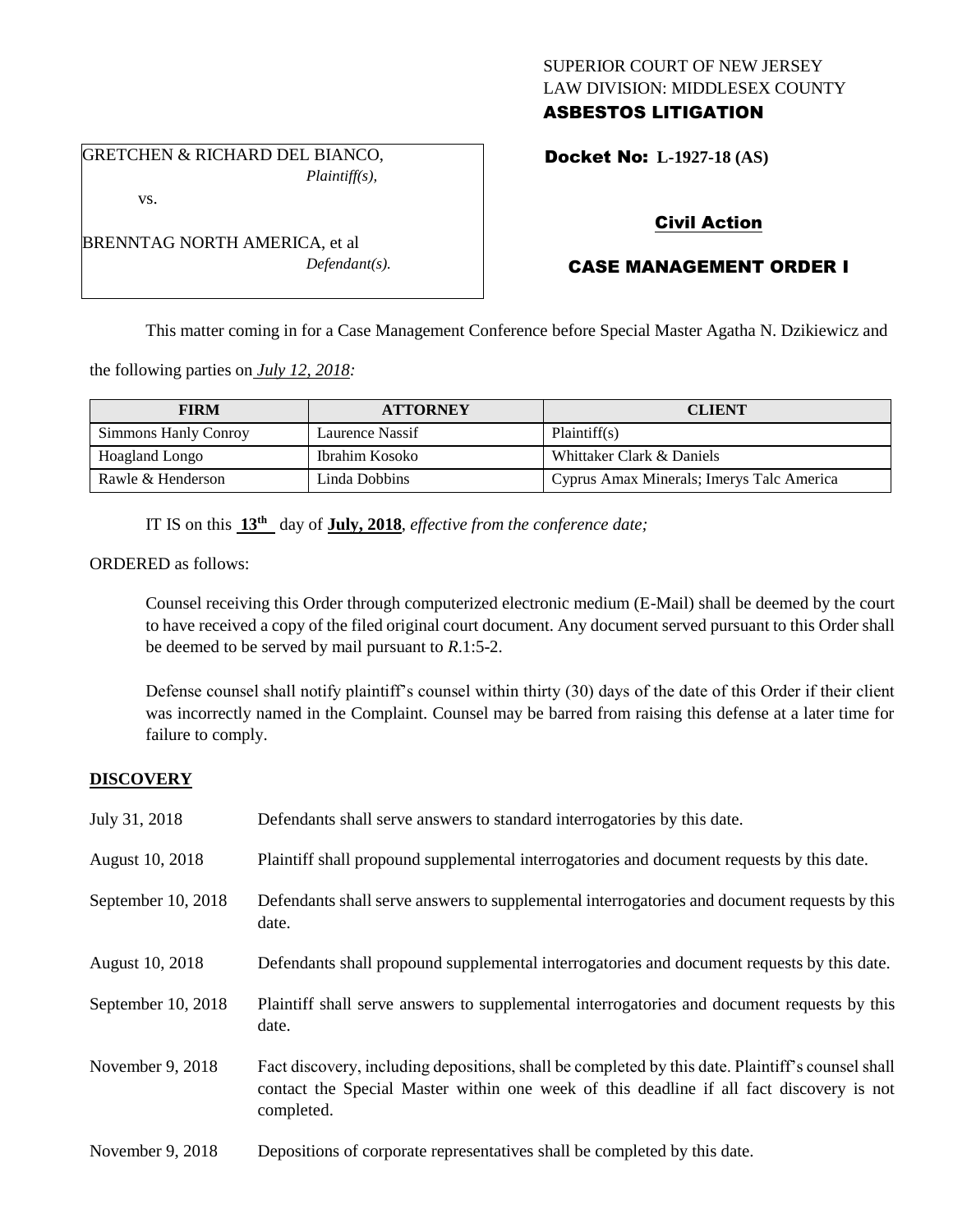### **EARLY SETTLEMENT**

February 1, 2019 Settlement demands shall be served on all counsel and the Special Master by this date.

### **SUMMARY JUDGMENT MOTION PRACTICE**

| February 1, 2019 | Plaintiff's counsel shall advise, in writing, of intent not to oppose motions by this date. |  |  |
|------------------|---------------------------------------------------------------------------------------------|--|--|
|                  |                                                                                             |  |  |

- February 15, 2019 Summary judgment motions shall be filed no later than this date.
- March 15, 2019 Last return date for summary judgment motions.

### **MEDICAL DEFENSE**

January 31, 2019 Plaintiff shall serve medical expert reports by this date.

- January 31, 2019 Upon request by defense counsel, plaintiff is to arrange for the transfer of pathology specimens and x-rays, if any, by this date.
- April 18, 2019 Defendants shall identify its medical experts and serve medical reports, if any, by this date. In addition, defendants shall notify plaintiff's counsel (as well as all counsel of record) of a joinder in an expert medical defense by this date.

### **LIABILITY EXPERT REPORTS**

| January 31, 2019 | Plaintiff shall identify its liability experts and serve liability expert reports or a certified expert |
|------------------|---------------------------------------------------------------------------------------------------------|
|                  | statement by this date or waive any opportunity to rely on liability expert testimony.                  |

April 18, 2019 Defendants shall identify its liability experts and serve liability expert reports, if any, by this date or waive any opportunity to rely on liability expert testimony.

### **ECONOMIST EXPERT REPORTS**

- January 31, 2019 Plaintiff shall identify its expert economists and serve expert economist report(s), if any, by this date or waive any opportunity to rely on economic expert testimony.
- April 18, 2019 Defendants shall identify its expert economists and serve expert economist report(s), if any, by this date or waive any opportunity to rely on economic expert testimony.

### **EXPERT DEPOSITIONS**

May 13, 2019 Expert depositions shall be completed by this date. To the extent that plaintiff and defendant generic experts have been deposed before, the parties seeking that deposition in this case must file an application before the Special Master and demonstrate the necessity for that deposition. To the extent possible, documents requested in a deposition notice directed to an expert shall be produced three days in advance of the expert deposition. The expert shall not be required to produce documents that are readily accessible in the public domain.

### **PRE-TRIAL AND TRIAL**

May 1, 2019 @ 10:00am Settlement conference. All defense counsel shall appear with authority to negotiate settlement and have a representative authorized to negotiate settlement available by

 $\_$  ,  $\_$  ,  $\_$  ,  $\_$  ,  $\_$  ,  $\_$  ,  $\_$  ,  $\_$  ,  $\_$  ,  $\_$  ,  $\_$  ,  $\_$  ,  $\_$  ,  $\_$  ,  $\_$  ,  $\_$  ,  $\_$  ,  $\_$  ,  $\_$  ,  $\_$  ,  $\_$  ,  $\_$  ,  $\_$  ,  $\_$  ,  $\_$  ,  $\_$  ,  $\_$  ,  $\_$  ,  $\_$  ,  $\_$  ,  $\_$  ,  $\_$  ,  $\_$  ,  $\_$  ,  $\_$  ,  $\_$  ,  $\_$  ,